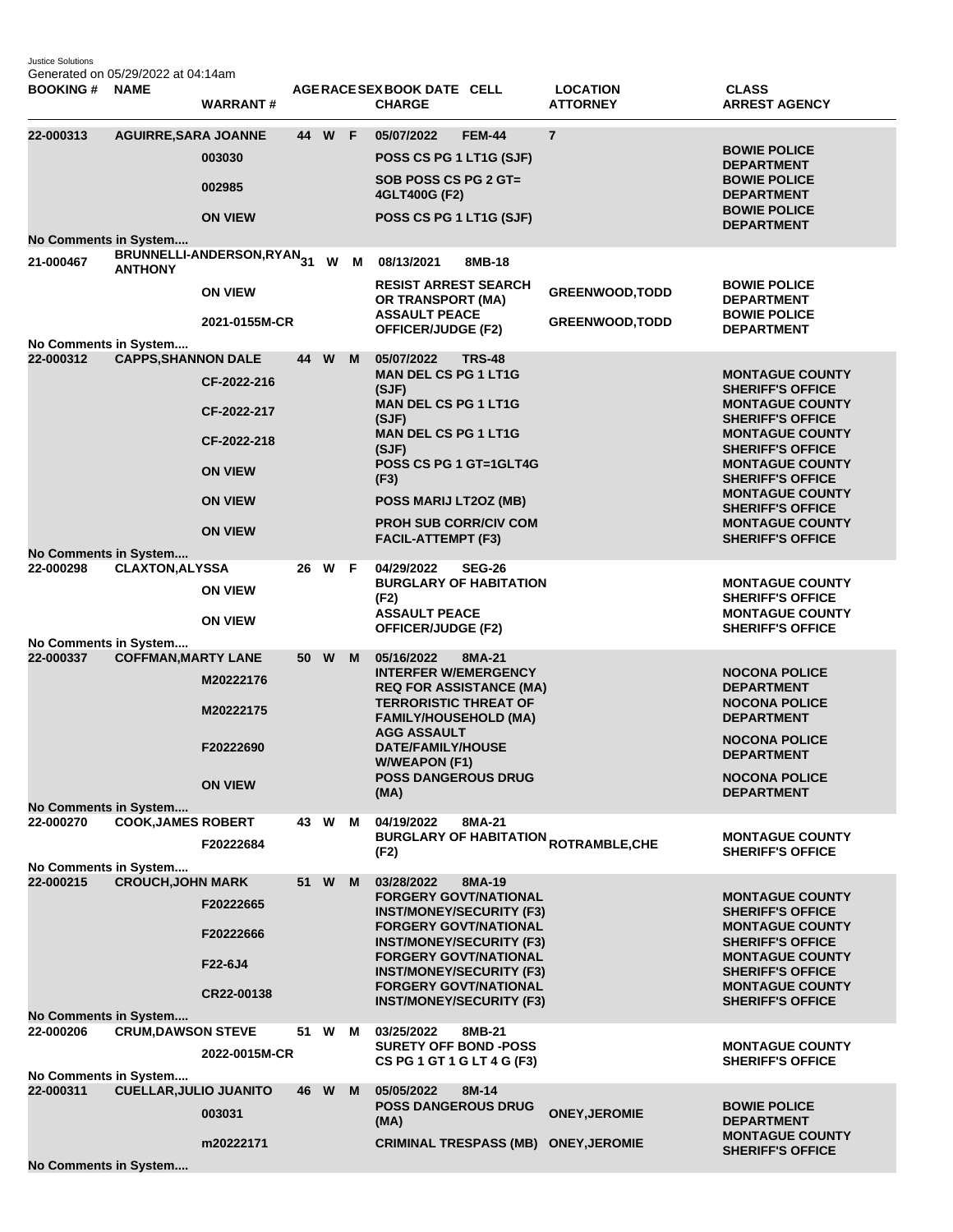| 22-000289                          |                                           | CUNNINGHAM, ROBERT EARL 32 W M<br>2020-0096-CR<br>2021-0177M-CR |        |  | 04/26/2022<br>8MB-18<br><b>MOTION TO REVOKE</b><br>ASSAULT FAM/HOUSE MEM RENFRO,ZACHARY<br><b>IMPEDE BREATH/CIRCULAT</b><br>(F3)<br><b>MOTION TO REVOKE POSS</b><br>CS PG 1 <1G (SJF) |                                                | <b>BOWIE POLICE</b><br><b>DEPARTMENT</b><br><b>BOWIE POLICE</b><br><b>DEPARTMENT</b> |
|------------------------------------|-------------------------------------------|-----------------------------------------------------------------|--------|--|---------------------------------------------------------------------------------------------------------------------------------------------------------------------------------------|------------------------------------------------|--------------------------------------------------------------------------------------|
| No Comments in System              | DIFFENDERFER, JAMEY                       |                                                                 |        |  |                                                                                                                                                                                       |                                                |                                                                                      |
| 22-000273                          | <b>WADE</b>                               |                                                                 | 40 W M |  | 04/20/2022<br>8MB-19                                                                                                                                                                  |                                                |                                                                                      |
|                                    |                                           | <b>ON VIEW</b><br>CM-2022-214                                   |        |  | <b>MAN DEL CS PG 1</b><br>GT=4GLT200G (F1)<br><b>POSS DANGEROUS DRUG</b>                                                                                                              | <b>ROTRAMBLE, CHE</b><br><b>ROTRAMBLE, CHE</b> | <b>MONTAGUE COUNTY</b><br><b>SHERIFF'S OFFICE</b><br><b>MONTAGUE COUNTY</b>          |
|                                    |                                           | CM-2022-213                                                     |        |  | (MA)<br>POSS CS PG 3 LT 28G (MA)                                                                                                                                                      | <b>ROTRAMBLE, CHE</b>                          | <b>SHERIFF'S OFFICE</b><br><b>MONTAGUE COUNTY</b><br><b>SHERIFF'S OFFICE</b>         |
|                                    |                                           | CM-2022-215                                                     |        |  | POSS MARIJ LT2OZ (MB)                                                                                                                                                                 | ROTRAMBLE, CHE                                 | <b>MONTAGUE COUNTY</b><br><b>SHERIFF'S OFFICE</b>                                    |
|                                    |                                           | <b>ON VIEW</b>                                                  |        |  | <b>POSS CS PG 1</b><br>GT=4GLT200G (F2)                                                                                                                                               | <b>ROTRAMBLE, CHE</b>                          | <b>MONTAGUE COUNTY</b><br><b>SHERIFF'S OFFICE</b>                                    |
| No Comments in System              |                                           |                                                                 |        |  |                                                                                                                                                                                       |                                                |                                                                                      |
| 22-000203                          |                                           | <b>DONOHUE, AMBER DISIREE</b><br>2021-0115M-CR                  | 43 W F |  | 03/23/2022<br><b>FEM-44</b><br><b>FTA-SOB-POSS CS PG 1</b>                                                                                                                            |                                                | <b>MONTAGUE COUNTY</b>                                                               |
| No Comments in System              |                                           |                                                                 |        |  | LT1G (SJF)                                                                                                                                                                            |                                                | <b>SHERIFF'S OFFICE</b>                                                              |
|                                    | <b>EDWARDS, STEPHANIE</b>                 |                                                                 |        |  | <b>FEM-44</b>                                                                                                                                                                         |                                                |                                                                                      |
| 22-000336                          | <b>LOUISE ALEXANDER</b>                   |                                                                 | 49 W F |  | 05/16/2022                                                                                                                                                                            |                                                |                                                                                      |
|                                    |                                           | 2013-0003M-CR-1-2                                               |        |  | <b>ORDER MODIFYING</b><br><b>PROBATION AND</b><br><b>SENTENCE (F2)</b>                                                                                                                |                                                | <b>MONTAGUE COUNTY</b><br><b>SHERIFF'S OFFICE</b>                                    |
| No Comments in System<br>22-000285 | FRIE, WENDELL                             |                                                                 | 60 W M |  | 04/25/2022<br><b>TRS-48</b>                                                                                                                                                           |                                                |                                                                                      |
|                                    |                                           | 2014-0021M-CR                                                   |        |  | <b>MOTION TO REVOKE-POCS</b><br>PG1 GT 4G LT 200G (F2)                                                                                                                                | RENFRO, ZACHARY                                | <b>MONTAGUE COUNTY</b><br><b>SHERIFF'S OFFICE</b>                                    |
|                                    |                                           | #22-1011                                                        |        |  | <b>EVADING ARREST DET</b><br><b>W/PREV CONVICTION (SJF)</b>                                                                                                                           |                                                | <b>MONTAGUE COUNTY</b><br><b>SHERIFF'S OFFICE</b>                                    |
| No Comments in System              |                                           |                                                                 |        |  |                                                                                                                                                                                       |                                                |                                                                                      |
| 22-000244                          | <b>HAWTHORNE, JAMES</b><br><b>MATTHEW</b> |                                                                 | 32 W M |  | 04/07/2022<br>8MB-19                                                                                                                                                                  |                                                |                                                                                      |
|                                    |                                           | <b>ON-VIEW</b>                                                  |        |  | <b>PUBLIC INTOXICATION (MC)</b>                                                                                                                                                       |                                                | <b>NOCONA POLICE</b><br><b>DEPARTMENT</b>                                            |
|                                    |                                           | <b>ON-VIEW</b>                                                  |        |  | <b>ESCAPE FROM CUSTODY</b><br>(MA)                                                                                                                                                    | <b>COLE, TIM</b>                               | <b>NOCONA POLICE</b><br><b>DEPARTMENT</b>                                            |
|                                    |                                           | <b>ON-VIEW</b>                                                  |        |  | <b>RESIST ARREST SEARCH</b><br>OR TRANSPORT (MA)                                                                                                                                      | <b>COLE, TIM</b>                               | <b>NOCONA POLICE</b><br><b>DEPARTMENT</b>                                            |
|                                    |                                           | 2017-0169M-CR                                                   |        |  | <b>MTR COMM SUPERV -</b><br><b>BURGLARY OF HABITATION COLE, TIM</b><br>(F2)                                                                                                           |                                                | <b>MONTAGUE COUNTY</b><br><b>SHERIFF'S OFFICE</b>                                    |
|                                    |                                           | M20222168                                                       |        |  | <b>ASSAULT AGAINST</b><br><b>ELDERLY OR DISABLED</b>                                                                                                                                  |                                                | <b>MONTAGUE COUNTY</b><br><b>SHERIFF'S OFFICE</b>                                    |
|                                    |                                           |                                                                 |        |  | <b>INDIVIDUAL (MA)</b><br><b>AGG ASSAULT CAUSES</b>                                                                                                                                   |                                                | <b>MONTAGUE COUNTY</b>                                                               |
|                                    |                                           | F20222680                                                       |        |  | <b>SERIOUS BODILY INJ (F2)</b><br><b>SURETY OFF BOND - DLWI</b>                                                                                                                       | <b>COLE, TIM</b>                               | <b>SHERIFF'S OFFICE</b>                                                              |
|                                    |                                           | M20222169                                                       |        |  | W/ PREV<br><b>CONVICTION/SUSPENSION</b><br><b>W/O FINANCIAL</b><br><b>RESPONSIBILTY (MB)</b>                                                                                          |                                                | <b>MONTAGUE COUNTY</b><br><b>SHERIFF'S OFFICE</b>                                    |
|                                    |                                           | 2017-0171M-CR                                                   |        |  | <b>MTR - BURGLARY OF</b><br><b>HABITATION (F2)</b>                                                                                                                                    |                                                | <b>MONTAGUE COUNTY</b><br><b>SHERIFF'S OFFICE</b>                                    |
| No Comments in System              |                                           |                                                                 |        |  |                                                                                                                                                                                       |                                                |                                                                                      |
| 22-000338                          | <b>HILL, JOHN CHRISTOPHER</b>             | <b>ON-VIEW</b>                                                  | 37 W M |  | 05/17/2022<br>8MA-18<br><b>IMPERSONATE PUBLIC</b><br><b>SERVANT (F3)</b>                                                                                                              |                                                | <b>BOWIE POLICE</b><br><b>DEPARTMENT</b>                                             |
| No Comments in System<br>22-000145 | <b>HILLIARD, DAVID BURNS</b>              |                                                                 | 60 W M |  | 02/28/2022<br>8MA-19                                                                                                                                                                  |                                                |                                                                                      |
|                                    |                                           | 2021-0122M-CR                                                   |        |  | <b>FAILURE TO APPEAR-BURG</b><br>OF HAB (SJF)                                                                                                                                         |                                                | <b>MONTAGUE COUNTY</b><br><b>SHERIFF'S OFFICE</b>                                    |
|                                    |                                           | 17943-01                                                        |        |  | <b>PUBLIC INTOX (MC)</b>                                                                                                                                                              |                                                | <b>MONTAGUE COUNTY</b><br><b>SHERIFF'S OFFICE</b>                                    |
| No Comments in System              |                                           |                                                                 |        |  |                                                                                                                                                                                       |                                                |                                                                                      |
| 22-000279                          | <b>HOGUE, MASON EDWIN</b>                 |                                                                 | 29 W M |  | 04/21/2022<br>8MB-19                                                                                                                                                                  |                                                |                                                                                      |
|                                    |                                           | <b>ON-VIEW</b>                                                  |        |  | <b>FAIL TO IDENTIFY GIVING</b><br><b>FALSE/FICTITIOUS INFO</b><br>(MB)                                                                                                                | YANDELL, TRAVIS                                | <b>BOWIE POLICE</b><br><b>DEPARTMENT</b>                                             |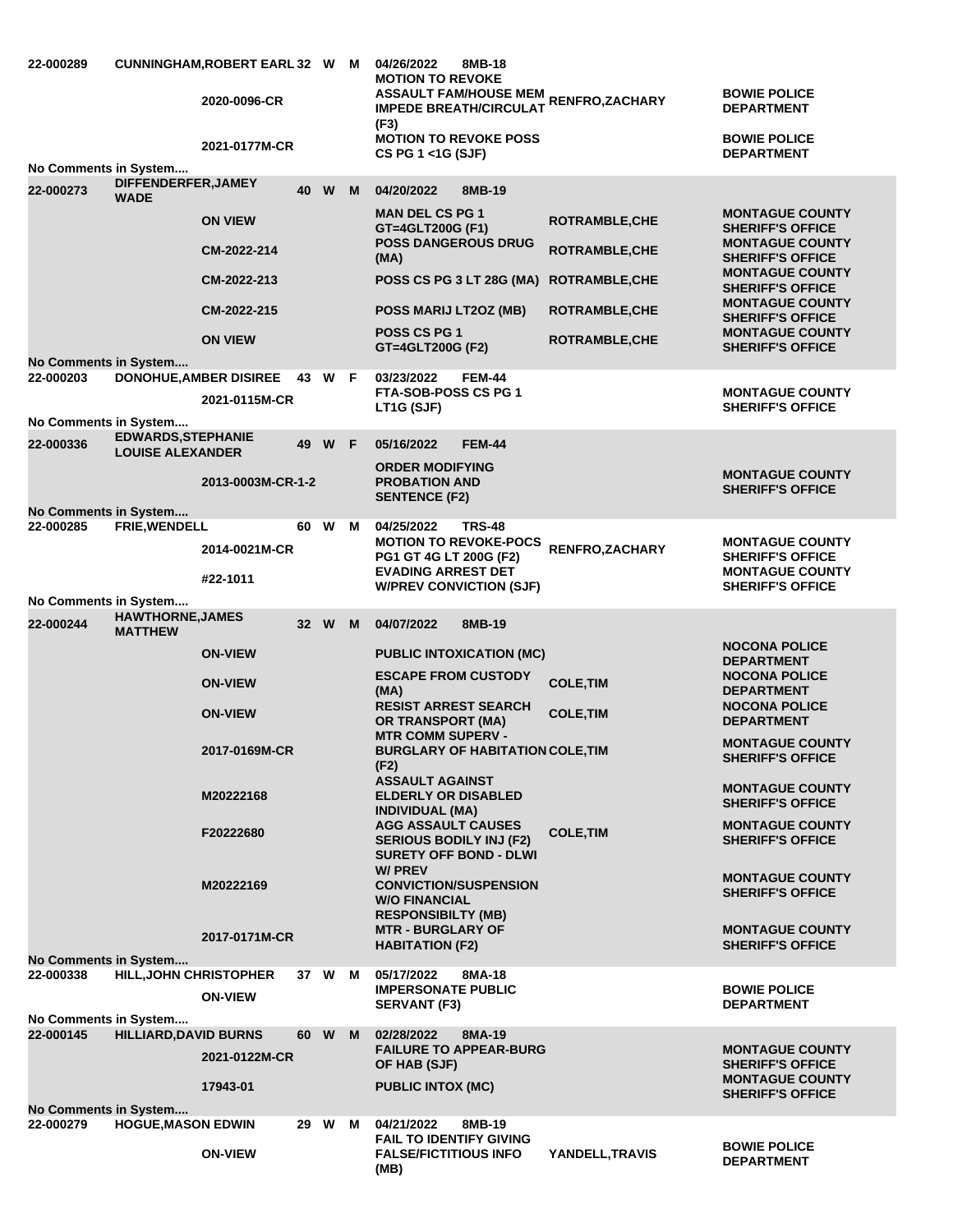|                                    |                                                      | <b>ON-VIEW</b>                |                 |   |   | <b>UNAUTH USE OF VEHICLE</b><br>(SJF)                                                       | YANDELL, TRAVIS        | <b>BOWIE POLICE</b><br><b>DEPARTMENT</b>                                    |
|------------------------------------|------------------------------------------------------|-------------------------------|-----------------|---|---|---------------------------------------------------------------------------------------------|------------------------|-----------------------------------------------------------------------------|
|                                    |                                                      | <b>ON-VIEW</b>                |                 |   |   | POSSESSION OF DRUG<br><b>PARAPHERNALIA - CLASS C</b><br>(MC)                                |                        | <b>BOWIE POLICE</b><br><b>DEPARTMENT</b>                                    |
|                                    |                                                      | 01-164411                     |                 |   |   | THEFT PROP<br>GT=\$2,500LT\$30K (SJF)                                                       | YANDELL, TRAVIS        | <b>BOWIE POLICE</b><br><b>DEPARTMENT</b>                                    |
|                                    |                                                      | 01-164567                     |                 |   |   | <b>CREDIT CARD OR DEBIT</b><br><b>CARD ABUSE (SJF)</b><br><b>BURGLARY OF VEHICLE</b>        | YANDELL,TRAVIS         | <b>BOWIE POLICE</b><br><b>DEPARTMENT</b><br><b>BOWIE POLICE</b>             |
|                                    |                                                      | 01-164719                     |                 |   |   | (MA)                                                                                        |                        | <b>DEPARTMENT</b>                                                           |
|                                    |                                                      | 003025                        |                 |   |   | POSS CS PG 1 LT1G (SJF)                                                                     | YANDELL, TRAVIS        | <b>BOWIE POLICE</b><br><b>DEPARTMENT</b>                                    |
|                                    |                                                      | 01-164824                     |                 |   |   | <b>THEFT PROP</b><br>GT=\$2,500LT\$30K (SJF)                                                |                        | <b>BOWIE POLICE</b><br><b>DEPARTMENT</b>                                    |
|                                    |                                                      | 01-164876                     |                 |   |   | <b>UNAUTH USE OF VEHICLE</b><br>(SJF)<br><b>THEFT PROP</b>                                  | YANDELL, TRAVIS        | <b>BOWIE POLICE</b><br><b>DEPARTMENT</b><br><b>BOWIE POLICE</b>             |
|                                    |                                                      | W-2022-00049                  |                 |   |   | GT=\$30KLT\$150K (F3)                                                                       |                        | <b>DEPARTMENT</b>                                                           |
| No Comments in System<br>22-000258 | <b>HUNEKE, JIMMY LEE</b>                             |                               | 25 <sub>2</sub> | W | M | 04/14/2022<br>8M-14                                                                         |                        |                                                                             |
|                                    |                                                      | CF-2022-189                   |                 |   |   | <b>POSS OR PROMOTION OF</b><br><b>CHILD PORNOGRAPHY (F3)</b>                                |                        | <b>MONTAGUE COUNTY</b><br><b>SHERIFF'S OFFICE</b>                           |
|                                    |                                                      | CF-2022-190                   |                 |   |   | <b>POSS OR PROMOTION OF</b><br><b>CHILD PORNOGRAPHY (F2)</b>                                |                        | <b>MONTAGUE COUNTY</b><br><b>SHERIFF'S OFFICE</b>                           |
|                                    |                                                      | CF-2022-191                   |                 |   |   | <b>POSS OR PROMOTION OF</b><br><b>CHILD PORNOGRAPHY (F3)</b>                                |                        | <b>MONTAGUE COUNTY</b><br><b>SHERIFF'S OFFICE</b>                           |
|                                    |                                                      | CF-2022-192                   |                 |   |   | <b>POSS OR PROMOTION OF</b><br><b>CHILD PORNOGRAPHY (F2)</b><br><b>POSS OR PROMOTION OF</b> |                        | <b>MONTAGUE COUNTY</b><br><b>SHERIFF'S OFFICE</b><br><b>MONTAGUE COUNTY</b> |
|                                    |                                                      | CF-2022-193                   |                 |   |   | <b>CHILD PORNOGRAPHY (F3)</b>                                                               |                        | <b>SHERIFF'S OFFICE</b>                                                     |
|                                    |                                                      | CF-2022-194                   |                 |   |   | <b>POSS OR PROMOTION OF</b><br><b>CHILD PORNOGRAPHY (F3)</b>                                |                        | <b>MONTAGUE COUNTY</b><br><b>SHERIFF'S OFFICE</b>                           |
| <b>No Comments in System</b>       |                                                      |                               |                 |   |   |                                                                                             |                        |                                                                             |
| 22-000349                          | <b>JOHNSTON, SHANNON</b><br><b>CURTIS</b>            |                               | 41 W            |   | м | 05/23/2022<br>8MA-18                                                                        |                        |                                                                             |
|                                    |                                                      | 2022-0032M-CR                 |                 |   |   | <b>S.O.B. / EVADING ARREST</b>                                                              |                        | <b>MONTAGUE COUNTY</b>                                                      |
| No Comments in System              |                                                      |                               |                 |   |   | DET W/VEH (F3)                                                                              |                        | <b>SHERIFF'S OFFICE</b>                                                     |
| 22-000330                          | <b>KENT, WILLIAM EARL JR</b>                         |                               | 57 W            |   | M | 05/13/2022<br>8MB-18<br><b>INJURY</b>                                                       |                        |                                                                             |
|                                    |                                                      | <b>ON VIEW</b>                |                 |   |   | <b>CHILD/ELDERLY/DISABLE</b>                                                                | <b>BARBER, MARK</b>    | <b>MONTAGUE COUNTY</b><br><b>SHERIFF'S OFFICE</b>                           |
|                                    |                                                      |                               |                 |   |   | W/INT BODILY INJ (F3)<br><b>BURGLARY OF HABITATION</b>                                      |                        | <b>MONTAGUE COUNTY</b>                                                      |
|                                    |                                                      | CF-2022-240                   |                 |   |   | (F2)                                                                                        |                        | <b>SHERIFF'S OFFICE</b>                                                     |
| No Comments in System              |                                                      |                               |                 |   |   |                                                                                             |                        |                                                                             |
| 22-000303                          | KIMBRELL, ZACHARY<br><b>TAYLUR</b>                   |                               |                 |   |   | 26 W M 05/03/2022<br>8MB-18                                                                 |                        |                                                                             |
|                                    |                                                      | 2017-0055M-CR                 |                 |   |   | <b>MOTION TO REVOKE</b><br><b>COMMUNITY SUPERVISION</b><br><b>BURGLARY OF HABITION</b>      | <b>POWERS, BRIAN</b>   | <b>CLAY COUNTY</b>                                                          |
|                                    |                                                      |                               |                 |   |   | (F2)<br><b>MOTION TO REVOKE</b>                                                             |                        |                                                                             |
|                                    |                                                      | 2018-0080M-CR                 |                 |   |   | <b>COMMUNITY SUPERVISION</b><br>POSS MARIJ GT2 OZLT=4OZ                                     | <b>POWERS, BRIAN</b>   | <b>CLAY COUNTY</b>                                                          |
|                                    |                                                      |                               |                 |   |   | <b>DRUG FREE ZONE (SJF)</b><br><b>CRIMINAL MISCHIEF</b>                                     |                        | <b>MONTAGUE COUNTY</b>                                                      |
|                                    |                                                      | CJ-2022-240-D                 |                 |   |   | GT=\$100LT\$750 (MB)                                                                        |                        | <b>SHERIFF'S OFFICE</b>                                                     |
| No Comments in System<br>22-000212 |                                                      | KNOWLES, THOMAS MYRON 34 W    |                 |   | M | 03/26/2022<br>8MB-21                                                                        |                        |                                                                             |
|                                    |                                                      | <b>ON VIEW</b>                |                 |   |   | <b>MAN DEL CS PG 1</b>                                                                      | <b>RENFRO, ZACHARY</b> | <b>MONTAGUE COUNTY</b>                                                      |
|                                    |                                                      |                               |                 |   |   | GT=1GLT4G (F2)<br><b>RESIST ARREST SEARCH</b>                                               |                        | <b>SHERIFF'S OFFICE</b><br><b>MONTAGUE COUNTY</b>                           |
|                                    |                                                      | <b>ON VIEW</b>                |                 |   |   | OR TRANSPORT (MA)                                                                           | <b>RENFRO, ZACHARY</b> | <b>SHERIFF'S OFFICE</b>                                                     |
|                                    |                                                      | 1707344D                      |                 |   |   | <b>POSS CS PG 1/1-B LT 1G</b><br>(SJF)                                                      |                        | <b>MONTAGUE COUNTY</b><br><b>SHERIFF'S OFFICE</b>                           |
|                                    |                                                      |                               |                 |   |   | FAIL TO COMPLY SEX OFF                                                                      |                        | <b>MONTAGUE COUNTY</b>                                                      |
|                                    |                                                      | F20222675                     |                 |   |   | DUTY TO REG LIFE/90 DAY RENFRO, ZACHARY,<br>(F2)                                            |                        | <b>SHERIFF'S OFFICE</b>                                                     |
| <b>No Comments in System</b>       |                                                      |                               |                 |   |   |                                                                                             |                        |                                                                             |
| 22-000354                          |                                                      | LEMONS, DANIEL DEWAYNE 36 W M |                 |   |   | 05/23/2022<br>8MA-18<br>POSS CS PG 1                                                        |                        | <b>MONTAGUE COUNTY</b>                                                      |
|                                    |                                                      | <b>ON VIEW</b>                |                 |   |   | GT=200GLT400G (F1)                                                                          |                        | <b>SHERIFF'S OFFICE</b>                                                     |
|                                    |                                                      |                               |                 |   |   |                                                                                             |                        |                                                                             |
| 22-000291                          | No Comments in System<br><b>LOWERY, MELISSA LYNN</b> |                               | 41 W F          |   |   | 04/27/2022<br><b>FEM-43</b>                                                                 |                        |                                                                             |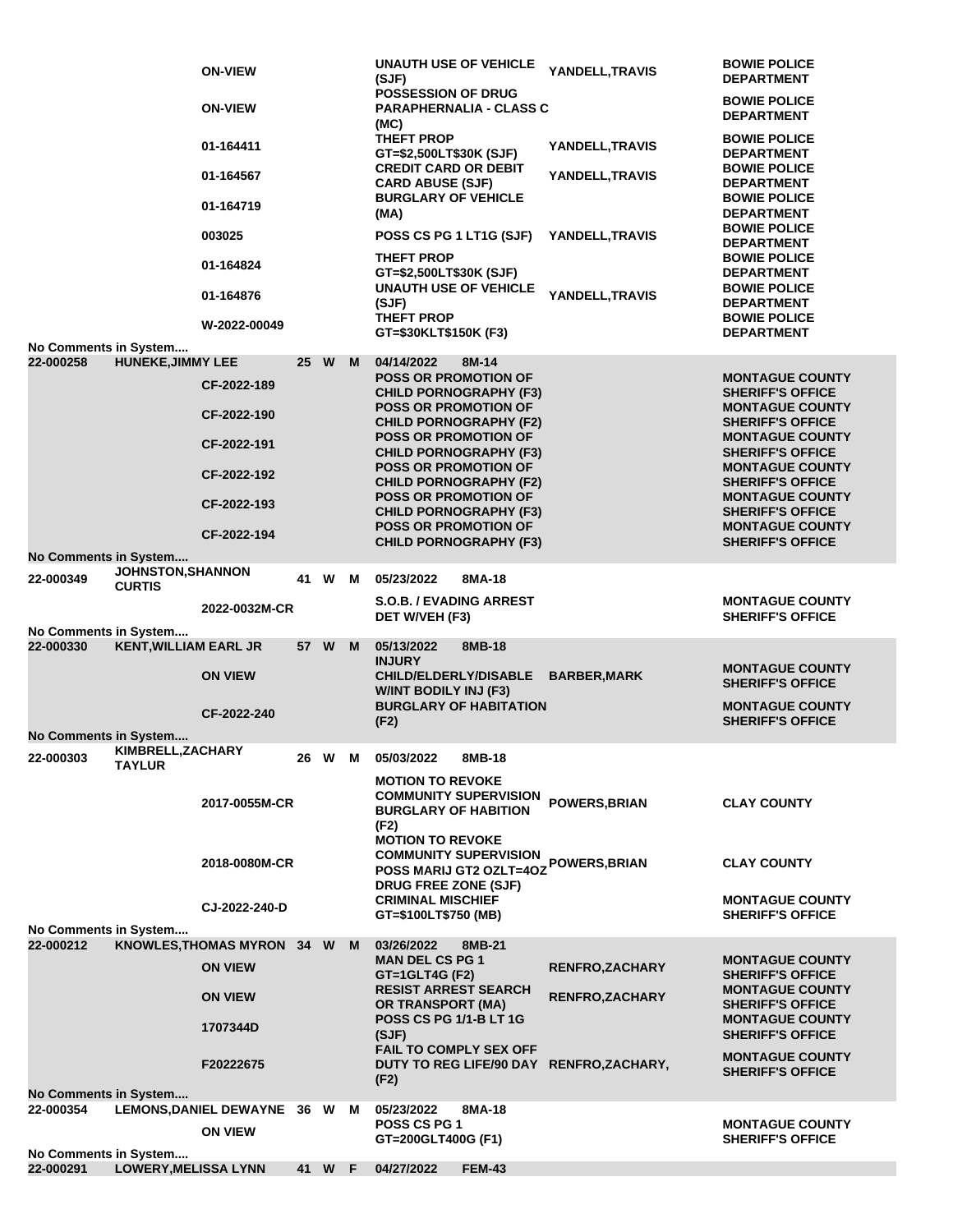|                                           |                              | 0500067095<br>0500066851<br>0500067332<br>003021 |        |        | <b>CAPIAS - UNAUTHORIZED</b><br><b>BURNING (MC)</b><br><b>CAPIAS - UNAUTHORIZED</b><br><b>BURNING (MC)</b><br><b>UNAUTHORIZED BURNING</b><br>(MC)<br>ARSON (F2) |               | <b>JORDAN, COLLIN</b>                                        | <b>BOWIE POLICE</b><br><b>DEPARTMENT</b><br><b>BOWIE POLICE</b><br><b>DEPARTMENT</b><br><b>BOWIE POLICE</b><br><b>DEPARTMENT</b><br><b>BOWIE POLICE</b><br><b>DEPARTMENT</b> |
|-------------------------------------------|------------------------------|--------------------------------------------------|--------|--------|-----------------------------------------------------------------------------------------------------------------------------------------------------------------|---------------|--------------------------------------------------------------|------------------------------------------------------------------------------------------------------------------------------------------------------------------------------|
| No Comments in System                     |                              |                                                  |        |        |                                                                                                                                                                 |               |                                                              |                                                                                                                                                                              |
| 22-000352                                 |                              | MCMAHON, JEFFREY WAYNE 47 W M                    |        |        | 05/23/2022                                                                                                                                                      | 8MB-21        |                                                              |                                                                                                                                                                              |
|                                           |                              | <b>ON VIEW</b><br><b>ON VIEW</b>                 |        |        | <b>MAN DEL CS PG 1</b><br>GT=1GLT4G (F2)<br><b>POSS CS PG 1</b>                                                                                                 |               |                                                              | <b>MONTAGUE COUNTY</b><br><b>SHERIFF'S OFFICE</b><br><b>MONTAGUE COUNTY</b>                                                                                                  |
|                                           |                              |                                                  |        |        | GT=4GLT200G (F2)                                                                                                                                                |               |                                                              | <b>SHERIFF'S OFFICE</b>                                                                                                                                                      |
|                                           |                              | 05-23-2022-05038606                              |        |        | <b>PAROLE VIOLATION-BLUE</b><br><b>WARRANT()</b>                                                                                                                |               |                                                              | <b>MONTAGUE COUNTY</b><br><b>SHERIFF'S OFFICE</b>                                                                                                                            |
| No Comments in System                     |                              |                                                  |        |        |                                                                                                                                                                 |               |                                                              |                                                                                                                                                                              |
|                                           | <b>MORGAN, THOMAS</b>        |                                                  |        |        |                                                                                                                                                                 |               |                                                              |                                                                                                                                                                              |
| 22-000351                                 | <b>JEFFERSON</b>             |                                                  | 22 W M |        | 05/23/2022<br><b>INJURY</b>                                                                                                                                     | 8M-14         |                                                              |                                                                                                                                                                              |
|                                           |                              | 003035                                           |        |        | <b>CHILD/ELDERLY/DISABLE</b><br>W/INT SBI/MENTAL (F1)                                                                                                           |               |                                                              | <b>MONTAGUE COUNTY</b><br><b>SHERIFF'S OFFICE</b>                                                                                                                            |
| No Comments in System<br>22-000022        | <b>NEISS, JERRY ALAN</b>     |                                                  |        | 35 W M | 01/12/2022                                                                                                                                                      | 1M-46         |                                                              |                                                                                                                                                                              |
|                                           |                              | F20212625                                        |        |        | <b>FAIL TO COMPLY SEX OFF</b>                                                                                                                                   |               | DUTY TO REG LIFE/ANNUAL JORDAN, COLLIN                       | <b>MONTAGUE COUNTY</b>                                                                                                                                                       |
|                                           |                              |                                                  |        |        | (F3)                                                                                                                                                            |               |                                                              | <b>SHERIFF'S OFFICE</b>                                                                                                                                                      |
| No Comments in System                     |                              |                                                  |        |        |                                                                                                                                                                 |               |                                                              |                                                                                                                                                                              |
| 22-000216                                 | <b>NEWSOME, SONIA DANN</b>   |                                                  | 46 W F |        | 03/28/2022                                                                                                                                                      | <b>FEM-43</b> | FORGERY GOVT/NATIONAL<br>FORGERY GOVT/NATIONAL MARSH,LEE ANN | <b>MONTAGUE COUNTY</b>                                                                                                                                                       |
|                                           |                              | F20222667                                        |        |        | <b>INST/MONEY/SECURITY (F3)</b>                                                                                                                                 |               |                                                              | <b>SHERIFF'S OFFICE</b>                                                                                                                                                      |
|                                           |                              | F20222668                                        |        |        | <b>FORGERY GOVT/NATIONAL</b>                                                                                                                                    |               | Marsh, Lee Ann                                               | <b>MONTAGUE COUNTY</b>                                                                                                                                                       |
|                                           |                              |                                                  |        |        | <b>INST/MONEY/SECURITY (F3)</b>                                                                                                                                 |               |                                                              | <b>SHERIFF'S OFFICE</b>                                                                                                                                                      |
| <b>No Comments in System</b><br>22-000243 |                              | OWENS, ANGELA MICHELLE 37 W F                    |        |        | 04/06/2022<br><b>FAILURE TO APPEAR</b>                                                                                                                          | <b>FEM-44</b> |                                                              |                                                                                                                                                                              |
|                                           |                              | 2021-0040M-CR                                    |        |        | <b>DECLARING BOND</b><br>OF VEHICLE (SJF)<br><b>FAILURE TO</b>                                                                                                  |               | <b>INSUFFICIENT UNAUTH USE ROTRAMBLE, CHE</b>                | <b>MONTAGUE COUNTY</b><br><b>SHERIFF'S OFFICE</b>                                                                                                                            |
|                                           |                              | 2021-0067M-CR                                    |        |        | <b>APPEAR-DECLARING BOND</b><br>1 LT 1 G DRUG FREE ZONE<br>(F3)                                                                                                 |               | <b>INSUFFICIENT- POSS CS PG ROTRAMBLE, CHE</b>               | <b>MONTAGUE COUNTY</b><br><b>SHERIFF'S OFFICE</b>                                                                                                                            |
|                                           |                              | 2021FW003085                                     |        |        | POSS CS PG 1 GT=1GLT4G<br>(F3)                                                                                                                                  |               | <b>CUMMINGS, ERICK</b>                                       | <b>MONTAGUE COUNTY</b><br><b>SHERIFF'S OFFICE</b>                                                                                                                            |
| No Comments in System                     |                              |                                                  |        |        |                                                                                                                                                                 |               |                                                              |                                                                                                                                                                              |
| 22-000356                                 | <b>RIDDLES, KENNETH DEAN</b> |                                                  |        | 47 W M | 05/29/2022                                                                                                                                                      | <b>SEG-24</b> |                                                              |                                                                                                                                                                              |
|                                           |                              | <b>ON VIEW</b>                                   |        |        | <b>DUTY ON STRIKING</b><br>FIXTURE LT \$200 (MC)                                                                                                                |               |                                                              | <b>MONTAGUE COUNTY</b><br><b>SHERIFF'S OFFICE</b>                                                                                                                            |
| <b>No Comments in System</b><br>21-000266 | <b>SANDERS, LANE JOSEPH</b>  |                                                  | 25 W   | M      | 05/07/2021                                                                                                                                                      | 8M-14         |                                                              |                                                                                                                                                                              |
|                                           |                              | 2020-0133M-CR                                    |        |        | <b>MTP - POSS CS PG 1</b><br>GT=4GLT200G (F2)                                                                                                                   |               | <b>WILLIAMS, ROGER</b>                                       | <b>BOWIE POLICE</b><br><b>DEPARTMENT</b>                                                                                                                                     |
|                                           |                              |                                                  |        |        | <b>MTP - EVADING ARREST</b><br><b>DETENTION W/VEH OR</b>                                                                                                        |               |                                                              | <b>BOWIE POLICE</b>                                                                                                                                                          |
|                                           |                              | 2020-0134M-CR                                    |        |        | <b>WATERCRAFT (SJF)</b>                                                                                                                                         |               | Williams, Roger                                              | <b>DEPARTMENT</b>                                                                                                                                                            |
|                                           |                              | <b>ON VIEW</b>                                   |        |        | <b>RESIST ARREST SEARCH</b><br>OR TRANSPORT (MA)                                                                                                                |               | Williams, Roger                                              | <b>BOWIE POLICE</b><br><b>DEPARTMENT</b>                                                                                                                                     |
| No Comments in System<br>22-000257        |                              | SNIDER, KENNETH CHARLES 44 W M                   |        |        | 04/14/2022                                                                                                                                                      | <b>TRS-48</b> |                                                              |                                                                                                                                                                              |
|                                           |                              |                                                  |        |        | MTR - POSS CS PG 1 LT1G                                                                                                                                         |               |                                                              | <b>MONTAGUE COUNTY</b>                                                                                                                                                       |
|                                           |                              | 2018-0219M-CR                                    |        |        | (SJF)                                                                                                                                                           |               | RENFRO, ZACHARY                                              | <b>SHERIFF'S OFFICE</b>                                                                                                                                                      |
|                                           |                              | 003020                                           |        |        | <b>SOB-POSS MARIJ LT2OZ</b><br>(MB)                                                                                                                             |               | <b>RENFRO, ZACHARY</b>                                       | <b>MONTAGUE COUNTY</b><br><b>SHERIFF'S OFFICE</b>                                                                                                                            |
|                                           |                              | <b>ON VIEW</b>                                   |        |        | <b>POSS CS PG 1 LT1G DRUG</b><br>FREE ZONE (F3)                                                                                                                 |               | <b>RENFRO, ZACHARY</b>                                       | <b>MONTAGUE COUNTY</b><br><b>SHERIFF'S OFFICE</b>                                                                                                                            |
|                                           |                              | <b>ON VIEW</b>                                   |        |        | DRIVING W/LIC INV W/PREV<br><b>CONV/SUSP/W/O FIN RES</b>                                                                                                        |               |                                                              | <b>MONTAGUE COUNTY</b>                                                                                                                                                       |
|                                           |                              |                                                  |        |        | (MB)                                                                                                                                                            |               |                                                              | <b>SHERIFF'S OFFICE</b>                                                                                                                                                      |
| <b>No Comments in System</b>              |                              |                                                  |        |        |                                                                                                                                                                 |               |                                                              |                                                                                                                                                                              |
| 22-000026                                 |                              | STEWART, SILVER SHADOW 25 W                      |        | M      | 01/14/2022<br><b>MAN DEL CS PG 2 OR 2-A</b>                                                                                                                     | 1M-47         |                                                              | <b>MONTAGUE COUNTY</b>                                                                                                                                                       |
|                                           |                              | <b>ON VIEW</b>                                   |        |        | GT=4GLT400G (F1)                                                                                                                                                |               | <b>JORDAN, COLLIN</b>                                        | <b>SHERIFF'S OFFICE</b>                                                                                                                                                      |
|                                           |                              | <b>ON VIEW</b>                                   |        |        |                                                                                                                                                                 |               | <b>JORDAN,COLLIN</b>                                         |                                                                                                                                                                              |
|                                           |                              |                                                  |        |        |                                                                                                                                                                 |               |                                                              |                                                                                                                                                                              |